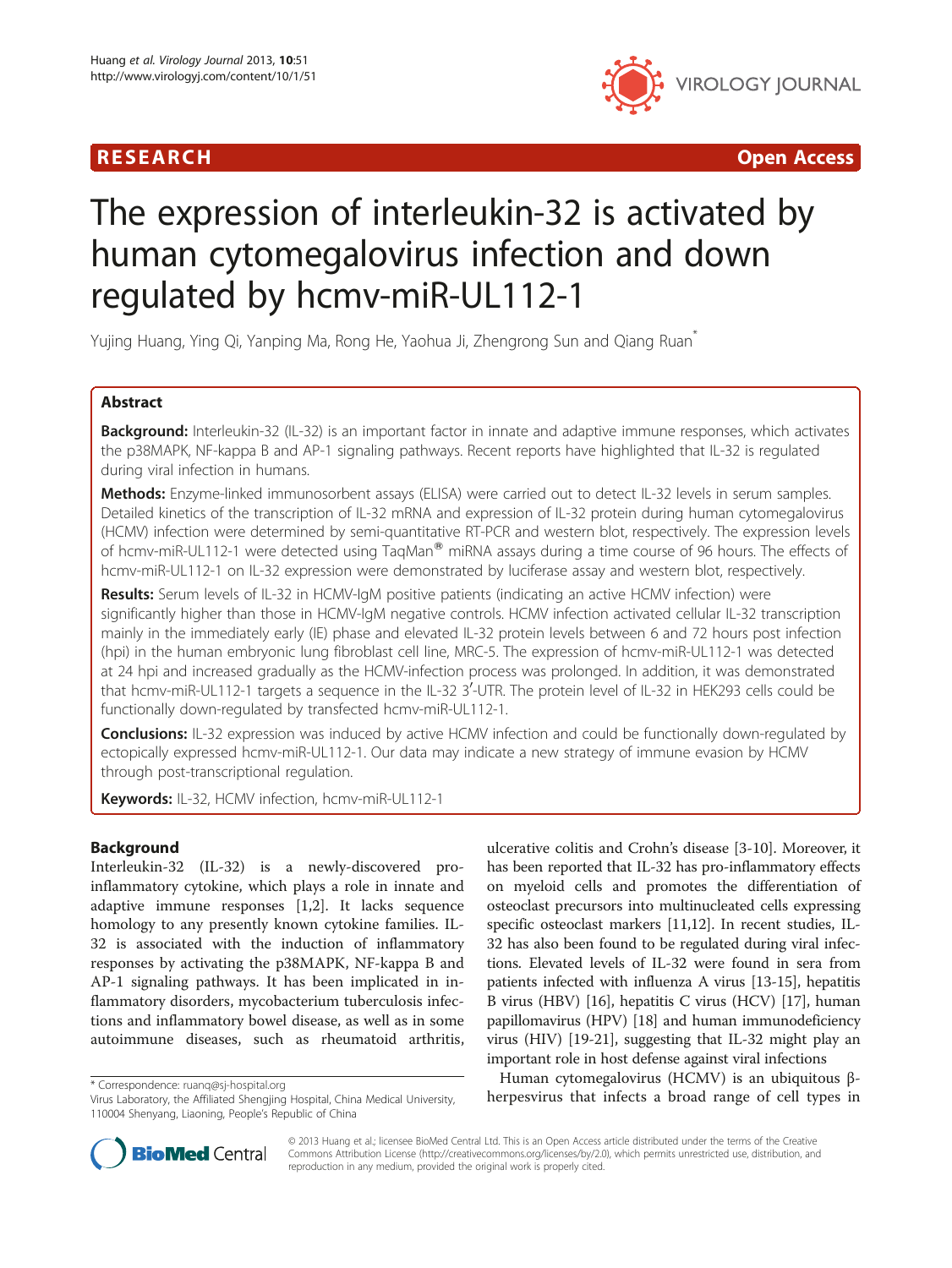human hosts, contributing to its complex and varied pathogenesis. HCMV Infection leads to life-long persistence in 50%–90% of the population, which is generally subclinical in healthy individuals [[22\]](#page-6-0). However, it can lead to serious complications in immunocompromised patients, such as transplant recipients or AIDS patients [[23,24](#page-6-0)].

MicroRNAs (miRNAs) are an abundant class of small non-coding RNA molecules that target mRNAs generally within their  $3'$  untranslated regions ( $3' \rm UTRS$ ). MiRNAs suppress gene expression mainly through inhibition of translation or, rarely, through degradation of mRNA [[25,26\]](#page-6-0). Clinical isolates of HCMV encode at least 17 miRNAs [[27](#page-6-0),[28](#page-6-0)]. However, only a few functional targets have been validated experimentally for some HCMVencoded miRNAs [\[29](#page-6-0)-[34](#page-7-0)]. It has been demonstrated that hcmv-miR-UL112-1 targets and reduces the expression of HCMV UL123 (IE1 or IE72), UL114 and the major histocompatibility complex class 1-related chain B (MICB). Moreover, BclAF1 protein, a human cytomegalovirus restriction factor, was reported to be a new target of hcmv-miR-UL112-1 [\[35\]](#page-7-0). In addition, multiple cellular targets of hcmv-miR-US25-1, which are associated with cell cycle control, were identified by RNA induced silencing complex immunoprecipitation (RISC-IP), including cyclin E2, BRCC3, EID1, MAPRE2 and CD147. IL-32, which is not present in the confirmed targets, was screened out as a candidate target of hcmv-miR-UL112-1 in our previous study [\[36](#page-7-0)]. However, no further experiments to validate these findings have been performed.

In the present study, the expression levels of IL-32 were compared among serum samples from patients with active HCMV infection and samples from HCMV-IgM negative individuals. The expression levels of IL-32 and hcmv-miR-UL112-1 in HCMV infected MRC-5 cells were detected at different stages of infection and time points. In addition, functional down-regulation of IL-32 by hcmv-miR-UL112-1 was detected in transfected human embryonic kidney (HEK293) cells, and the effect of hcmv-miR-UL112-1 on IL-32 during HCMV infection was primarily discussed.

#### Results

### Relatively high IL-32 levels among individuals with active HCMV infection

IL-32 protein levels were measured in the sera of 40 patients with active HCMV infections (HCMV IgM positive) and 32 HCMV IgM negative control individuals by enzyme-linked immunosorbent assays (ELISA). According to the results of HCMV IgG detection, HCMV IgM negative controls were divided into two groups: Previously HCMV infected group (IgG positive, n=17) and healthy group (IgG negative, n=15). Mean IL-32 levels in the sera of patients with active HCMV infection were

4.1778±1.1663 ng/ml (shown in Figure 1). Mean IL-32 levels in sera of the previously HCMV infected group and healthy group were 2.4653±0.8287 ng/ml and 2.4480±0.9162 ng/ml, respectively. The data were analyzed by  $F$  test. IL-32 levels in the sera of patients with active HCMV infection were significantly higher than those in the HCMV IgM negative control group  $(F=23.957,$ P<0.001). No significant difference was observed between the previously HCMV infected group and the healthy group  $(P=0.963)$ .

#### Kinetics of the expression of IL-32 mRNA, IL-32 protein and hcmv-miR-UL112-1 in HCMV infected MRC-5 cells

Cells were harvested at different infection stages and time points after HCMV infection as described in the Materials and Methods section. We used specific drugs to determine the expression profile of IL-32 at different stages of viral replication. CHX was used to determine the immediate early (IE) stage and PAA was used to determine early (E) stage. As shown in Figure [2](#page-2-0)A and B, semi-quantitative RT-PCR analysis revealed that IL-32 mRNA expression was significantly activated at IE stage but not at E or late (L) stages post-infection. IL-32 protein expression levels at different time points following HCMV infection were measured by western blot analysis. As shown in Figure [2C](#page-2-0) and D, IL-32 protein expression reached a peak value at 6 hours post infection (hpi). The relative IL-32 concentration in HCMV infected cells collected at 6 hpi was 10 fold higher than in uninfected cells. All measured values were balanced by using β-actin as an internal control. No accumulation of either IL-32 mRNA or protein was found following the prolongation of HCMV-infection process. IL-32 mRNA levels in HCMV infected cells decreased in E and L stages to a similar level as in uninfected cells. IL-32 protein levels decreased with subsequent hours post infection.

In addition, the kinetics of hcmv-miR-UL112-1 expression were measured using  $TaqMan^{\circledR}$  miRNA assays.

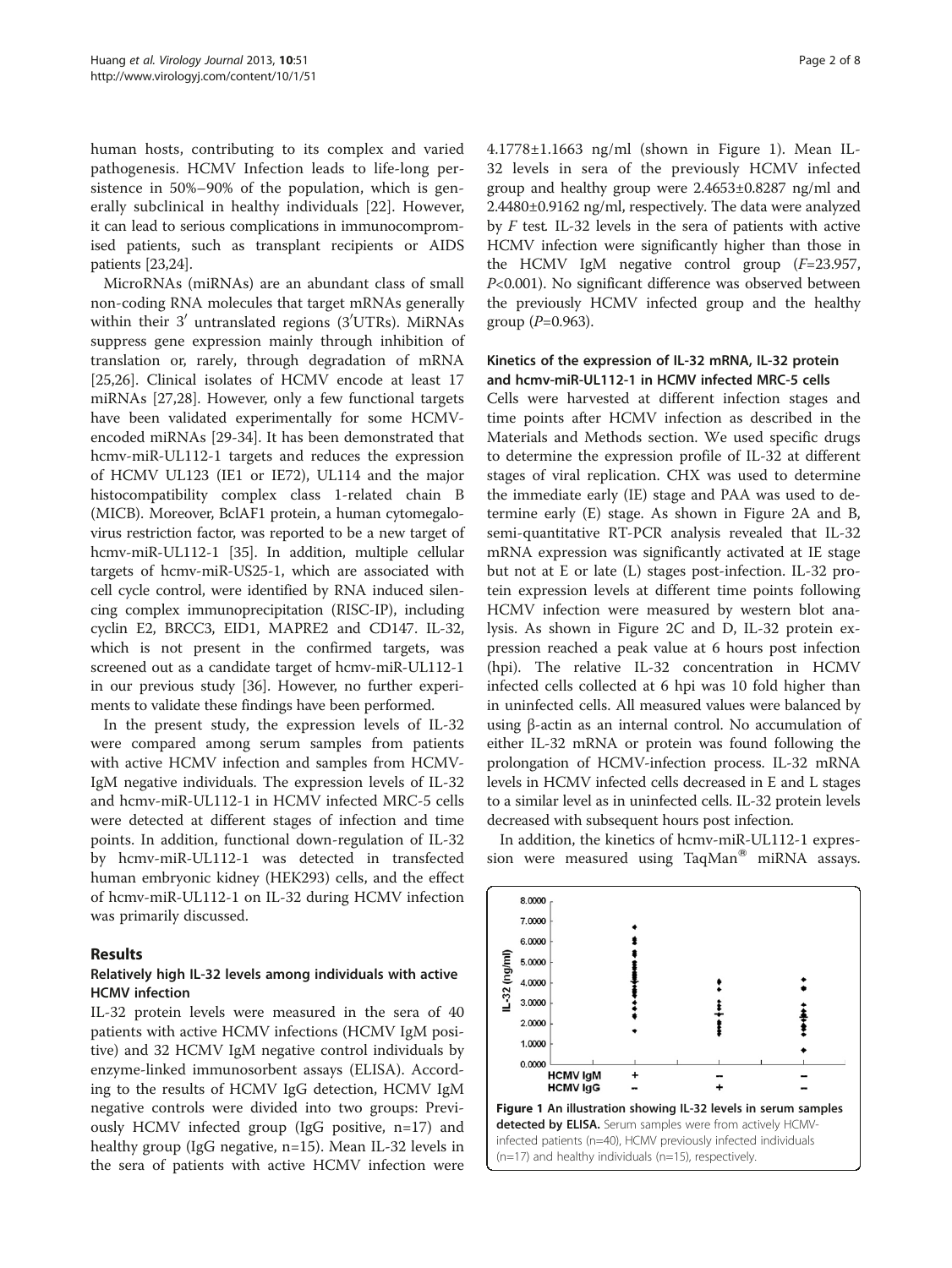<span id="page-2-0"></span>

Measured values were normalized by using U6 as an internal control. The expression of hcmv-miR-UL112-1 could be detected at 24 hpi. As shown in Figure 2E, a steep increase was observed at 48 hpi. The relative quantity of hcmv-miR-UL112-1 at 48 hpi was 6.5 fold higher than at 24 hpi. The expression of hcmv-miR-UL112-1 increased gradually as the HCMV-infection process was prolonged. The relative quantity of hcmv-miR-UL112-1 in HCMV infected cells at 96 hpi was 10 fold higher than at 24 hpi.

### Functional down-regulation of endogenous IL-32 expression by ectopically expressed hcmv-miR-UL112-1

In our previous study, a sequence in the  $3^{\prime} \mathrm{UTR}$  of IL-32 mRNA was identified by hybrid-PCR to be a candidate target site of hcmv-miR-UL112-1. The predicted binding site for hcmv-miR-UL112-1 was 195 nt upstream of the polyA structure of IL-32 mRNA. A schematic representation of hcmv-miR-UL112-1 binding to the IL-32 3′UTR sequence is shown in Figure [3](#page-3-0)A.

To further determine whether the IL-32 3'UTR sequence represents a functional target site for hcmvmiR-UL112-1, the IL-32 3'UTR sequence was validated by luciferase reporter assays. As shown in Figure [3B](#page-3-0), transfected pMIR-IL-32UTR led to a significant inhibition of luciferase activity by 39.27% in the presence of pS-miR-UL112-1. pS-miR-UL112-1 had no significant inhibitory effects on the luciferase activities of pMIR and pMIR-IL-32MUT. These results demonstrate that the IL-32 3'UTR sequence provided a specific and functional binding site for hcmv-miR-UL112-1.

The regulatory effect of hcmv-miR-UL112-1 on IL-32 protein expression was then examined in HEK293 cells by western blot. IL-32 protein level was significantly reduced in cells transfected with hcmv-miR-UL112-1 in comparison to cells transfected with pSilencer negative control (Figure [3C](#page-3-0) and D). IL-32 densitometer values were normalized to that of β-actin values. The level of reduction of IL-32 protein was approximately 67% as determined by densitometry (Figure [3](#page-3-0)D). Our observations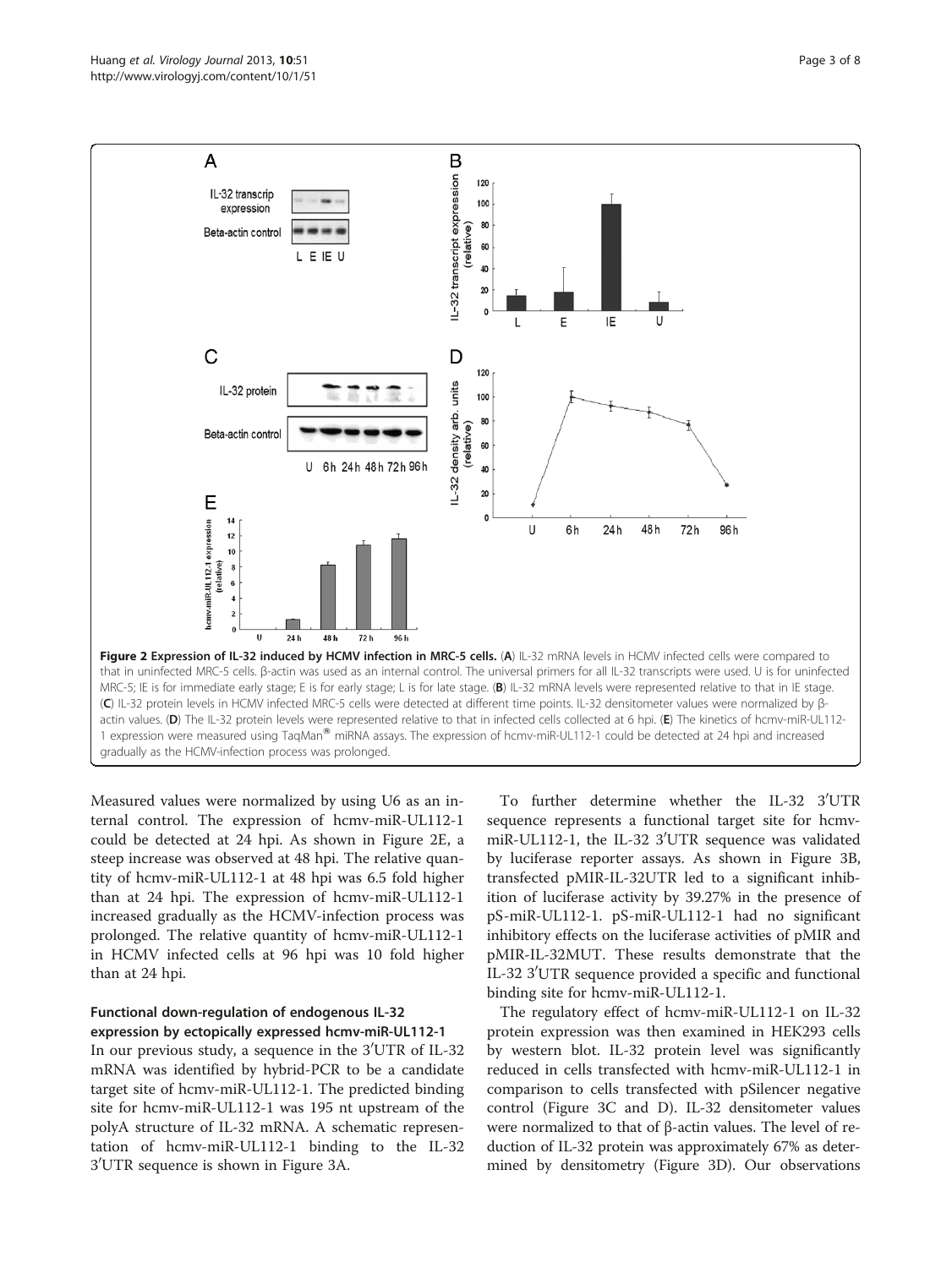<span id="page-3-0"></span>

confirmed that the expression of endogenous IL-32 protein could be specifically inhibited by ectopically expressed hcmv-miR-UL112-1.

#### **Discussion**

IL-32 is a proinflammatory cytokine and plays a critical role in inflammatory responses. It induces the expression of IL-1β, IL-6, IL-8 and TNF through the p38MAPK, NF-kappa B and AP-1 signaling pathways. Recent reports have highlighted that IL-32 is regulated during viral infection in humans. It has been reported that the IL-32 expression could be induced during infections of influenza A virus, HBV, HCV, HPV and HIV [\[13](#page-6-0)-[21](#page-6-0)].

IL-32 levels, detected by ELISA, were 4.1778 ±1.1663 ng/ml in sera from actively HCMV-infected patients. IL-32 levels in sera from the previously infected group and healthy group were 2.4653±0.8287 ng/ml and 2.4480±0.9162 ng/ml, respectively. IL-32 levels in sera from actively HCMV-infected patients were significantly higher than those in control groups  $(F=23.957, P<0.001)$ . However, no significant differences in IL-32 levels were observed between the HCMV previously infected group and healthy group  $(P=0.963)$ . These results demonstrate that IL-32 may be a newly described reactive protein corresponding to active HCMV infection.

HCMV infection can induce the expression of IL-32 at both the mRNA and protein levels in HCMV-infected MRC-5 cells. The peak value of IL-32 mRNA was detected as early as IE stage. The IL-32 protein expression level reached peak value at 6 hpi. The IL-32 protein concentration in HCMV-infected cells at 6 hpi was 10 fold higher than that in uninfected cells. This result demonstrated that the production of IL-32 can be specifically induced by active HCMV infection, while the mechanism that induced the expression of IL-32 during HCMV infection is still unknown. Is the induction of IL-32 mediated only by viral entry or by the expression of IE proteins? Additional experiments would be necessary to provide these answers, and might include the use of UV-irradiated virus. Accumulation of either IL-32 mRNA or protein was not observed following prolonged HCMV-infection process. IL-32 mRNA levels in HCMV-infected cells decreased rapidly in E and L stage to a similar level to that of uninfected cells. IL-32 protein levels decreased in subsequent hours post infection and could only be detected in a small quantity by western blot at 96 hpi. It is hypothesized that certain pathways might be activated to down-regulate or block the expression of IL-32 during HCMV infection.

MiRNAs are the most studied non-coding RNAs in recent years. They regulate gene expression at the posttranscriptional level and act as key regulators in diverse regulatory pathways, including early development, cell differentiation, cell proliferation, metabolism and apoptosis [\[37](#page-7-0)-[40\]](#page-7-0). We carried out additional experiments to validate IL-32 mRNA as a target of hcmv-miR-UL112-1. In the presence of pS-miR-UL112-1, 39.27% luciferase activity of pMIR-IL-32UTR was observed to be significantly decreased, and a 67% reduction of endogenous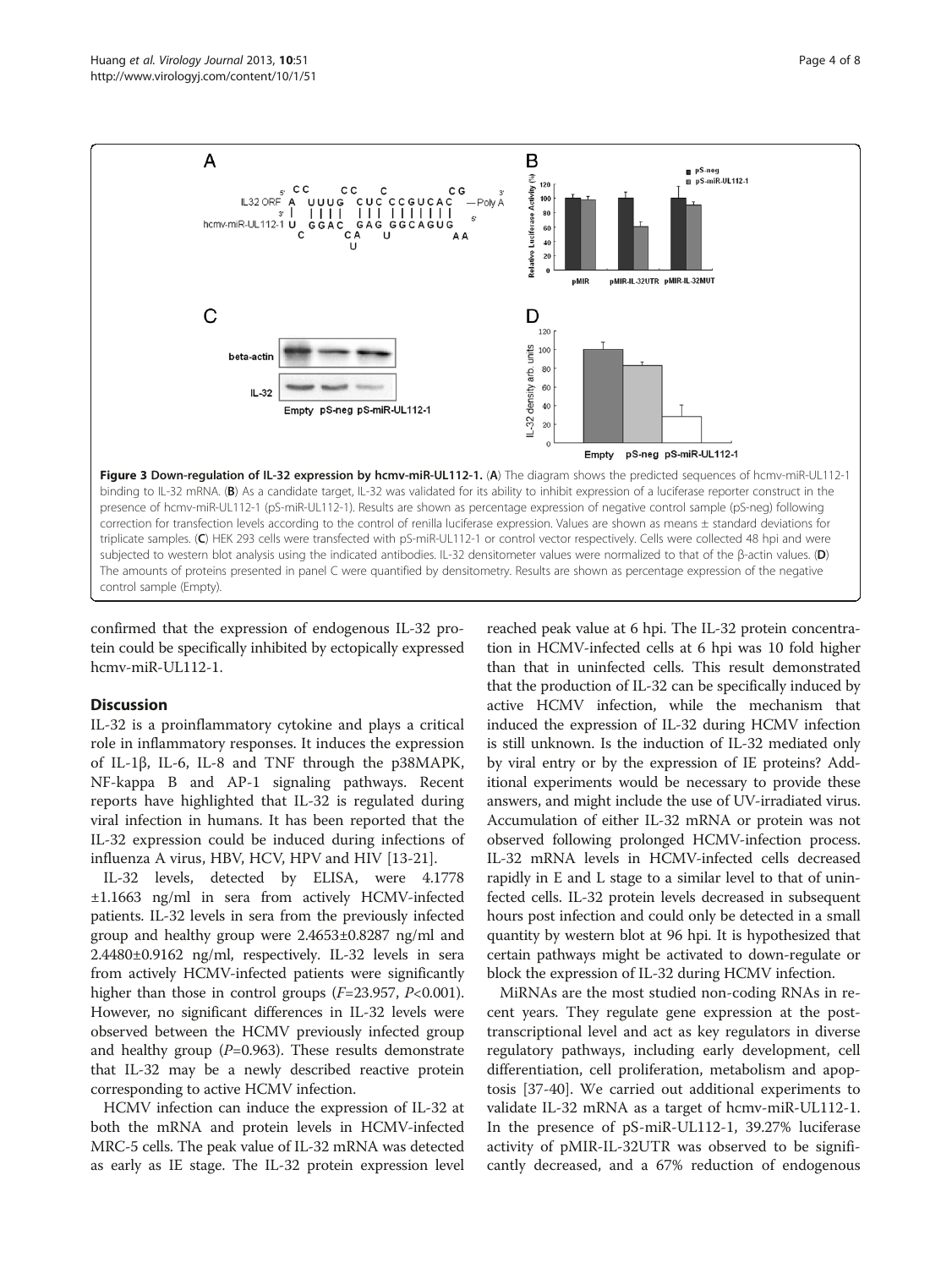IL-32 protein expression level was measured in HEK293 cells. It was confirmed that hcmv-miR-UL112-1 could specifically repress the expression of IL-32 through the predicted binding site.

To examine the role of hcmv-miR-UL112-1 in regulating IL-32 expression during an active HCMV infection, the kinetics of hcmv-miR-UL112-1 expression in HCMV-infected MRC-5 cells were measured using Taq- $Man^{\otimes}$  miRNA assays. The expression of hcmv-miR -UL112-1 could be detected at 24 hpi and then increased gradually with prolonged HCMV infection. This result suggests that hcmv-miR-UL112-1 might function and lead to the decrease of IL-32 levels in E stage during active HCMV infection. The decrease of IL-32 mRNA, but not IL-32 protein level, together with the dramatic increase of hcmv-miR-UL112-1 during the E stage, suggests the possibility that hcmv-miR-UL112-1 may function primarily in the degradation of mRNA. Further studies are needed to address this point.

Through co-evolution with its host, HCMV has evolved effective immune evasion strategies by encoding many immunomodulatory proteins that modulate the host immune response. It is conceivable that HCMVencoded miRNAs might also be exploited during immune evasion. Hcmv-miR-UL112-1 is expressed with early kinetics. Some functional targets of hcmv-miR-UL112-1 have been shown experimentally to be involved in the modulation of NK cell activation. Stern-Ginossar et al. have identified MICB as a functional target of hcmv-miR-UL112-1 [[30](#page-6-0)]. MICB is a stress-induced ligand of the NK cell activating receptor, NKG2D, which is critical for killing of virus-infected cells by NK cells. Hcmv-miR-UL112-1 mediated down-regulation of MICB, perturbed MICB binding with NKG2D and reduced killing of HCMV infected cells by NK cells. In addition, HCMV IE1, which would increase the TNF- $\alpha$  level by activation of the TNF- $\alpha$  promoter, was then identified as a target of hcmv-miR-UL112-1 by Murphy et al. in 2008 [[29\]](#page-6-0). It has been confirmed that IL-32 induces significant amounts of TNF-α in a dose-dependent manner, and that silencing endogenous IL-32 by short hairpin RNA impairs the induction of TNF- $\alpha$  [\[2](#page-6-0)]. In this study, we validated that expression of IL-32 was activated by active HCMV infection and functionally down-regulated by ectopically expressed hcmv-miR-UL112-1 in HEK293 cells. It may be deduced from these results that, besides IE1 and MICB, hcmv-miR-UL112-1 might also synergistically achieve the modulation of NK cell activation through the TNF-α pathway by the down-regulation of IL-32, and immune evasion by HCMV.

#### Conclusions

In summary, IL-32 expression in active HCMV infection was firstly investigated in our study. Detailed kinetics of

the transcription of hcmv-miR-UL112-1, IL-32 mRNA and its protein expression were determined in HCMV infected MRC-5 cells. Furthermore, IL-32 expression was demonstrated to be functionally down-regulated by ectopically expressed hcmv-miR-UL112-1 in HEK293 cells. Follow up studies will investigate the mechanism of immune evasion by HCMV mediated by hcmv-miR -UL112-1, which has been confirmed to modulate NK cell activation during HCMV infection through posttranscriptional regulation.

## Materials and methods

#### Serum samples

Serum samples were obtained from 40 patients with HCMV infection (22 male, 18 female, aged  $2.2 \pm 0.42$  yr) from Shengjing Hospital of China Medical University. All patients were HCMV-IgM positive and HCMV-IgG negative. The viral loads in urine samples from these patients were between  $1.793 \times 10^3$  and  $4.115 \times 10^7$  HCMV DNA copies per milliliter, as detected by routine QF-PCR (DaAn Gene). Blood samples collected from 32 HCMV-IgM negative individuals (17 male, 15 female, aged 2.7±0.35 yr) at the Medical Examination Centre of Shengjing Hospital were used as controls. According to the HCMV IgG detection results, HCMV IgM negative controls were divided into two groups: Previously HCMV infected group (IgG positive, n=17) and healthy group (IgG negative, n=15). All individuals involved in our study were seronegative for influenza A virus, HBV, HCV and HIV. This study was specifically approved by the Ethical Committee of Shengjing hospital.

#### Cell lines

HEK293 cell line was a gift of Dr. Fangjie Chen from Department of Medical Genetics, China Medical University. HEK293 cells were cultured in Dulbecco's Modified Eagle's Medium (DMEM) supplemented with 10% fetal bovine serum (FBS), 100 μg/ml penicillin, 100 μg/ml streptomycin sulfate and 2 mM L-glutamine. Human embryonic lung fibroblasts cells, MRC-5, were acquired from Shanghai Institute for Biological Sciences, Chinese Academy of Sciences (CAS). MRC-5 cells were maintained in Modified Eagle's Medium (MEM) supplemented with 10% FBS, 100 μg/ml penicillin and 100 μg/ml streptomycin sulfate. All cell cultures were maintained at 37°C in a 5%  $CO<sub>2</sub>$  incubator.

#### Virus

HCMV clinical strain H was isolated from a urine sample of a 5-month-old infant hospitalized in Shengjing Hospital of China Medical University. Stock virus was propagated in MRC-5 maintained in MEM supplemented with 2% FBS, 100 μg/ml penicillin and 100 μg/ml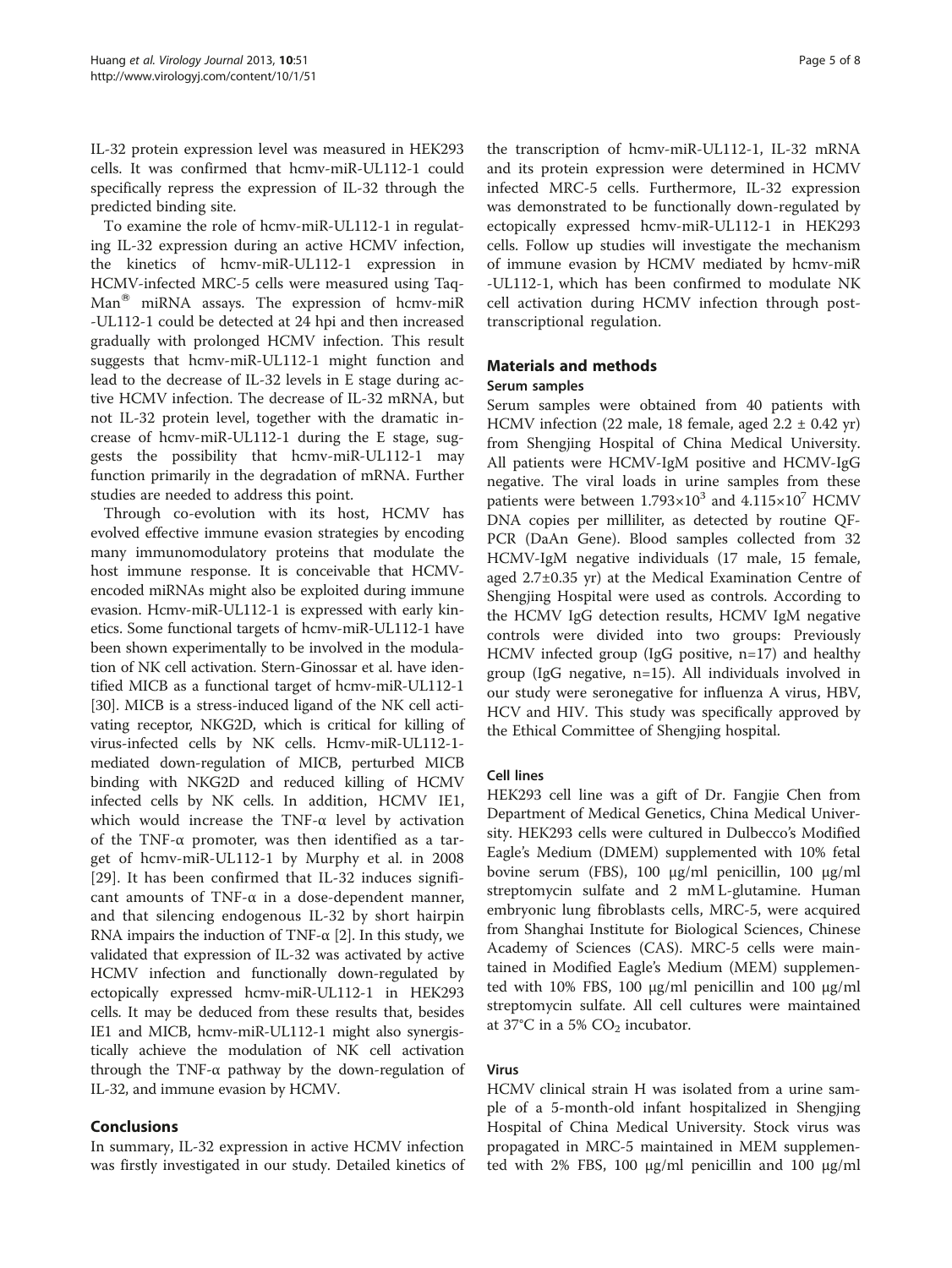streptomycin. The supernatant was then harvested, and the aliquots were stored at −80°C before use.

#### Plasmid constructs

Luciferase reporter construct pMIR was acquired from Ambion Company. IL-32 3'UTR sequence was obtained by RT-PCR from RNA harvested from HCMV infected cells, and inserted into SpeI and HindIII site of the multiple cloning regions (pMIR-IL-32UTR). A point mutation at corresponding seed region binding site was maintained by using Site-directed Gene Mutagenesis Kit (Beyotime), resulting in GUC to GAA. Sequence predicted to express hcmv-miR-UL112-1 was amplified by PCR directly from HCMV genome. The PCR product was inserted into BamHI and HindIII sites of pSilencer4.1 (Ambion) to generate a miRNA expression vector pS-miR-UL112-1. All primer sequences used in plasmid construction are listed in Table 1. All constructs were confirmed by DNA sequencing.

#### Enzyme-linked immunosorbent assay

The concentration of IL-32 in serum samples were detected using human IL-32 ELISA Kit (Cusabio) according to the manufacture's protocols. The absorbance value at wavelength 450 nm was measured. The IL-32 concentrations were calculated from the standard curve.

#### Semi-quantitative RT-PCR analysis

MRC-5 cells were inoculated with H strain at 3–5 multiplicity of infection (m.o.i.). Infections were carried out under IE, E and L conditions respectively. For preparation of IE RNA, CHX (Sigma) (100 μl/ml) was added to the culture medium 1 hour before infection and the cells were harvested at 24 hpi. For E RNA, DNA synthesis inhibitor phosphonoacetic acid (PAA) (Sigma) (100 μl/ml) was added to the medium immediately after infection, and the cells were harvested at 48 hpi. L RNA and

#### Table 1 Primers used in plasmid construction and semiquantitative RT-PCR

| <b>Products</b> | <b>Primer sequences</b>                   |
|-----------------|-------------------------------------------|
| miR-UI 112-1    | F: 5'-CGCGGATCCTCAGGTACTCGCAGGTGTGC-3'    |
|                 | R: 5'-CCCAAGCTTGTTGCCTGGACGCCTGGGCGCGA-3' |
| IL-32UTR        | F: 5'-GGACTAGTAGATACTGACACCACCTTTGCCCT-3' |
|                 | R: 5'-CCCAAGCTTCATGGTATCTCCCCTGCCAG-3'    |
| $II - 32MUT$    | E: ACCTTTGCCCTCCCCGaaACCGCGCACCCACCCTGA   |
|                 | R: TCAGGGTGGGTGCGCGGTttCGGGGAGGGCAAAGGT   |
| $II - 32$       | E: 5'-CATGAATTCCATGCTTCCCGAAGG-3'         |
|                 | R:5'-CTACTCGAGGTATCTTCATTTTGAGGATTG-3'    |
| B-actin         | E: 5'-CTCCATCCTGGCCTCGCTGT-3'             |
|                 | R: 5'-GCTGTCACCTTCACCGTTCC-3'             |

Note: sequences recognized by restriction en donuclases are down lined.

uninfected cellular RNA was derived from infected (at 96 hpi) and uninfected cells, respectively. Total RNA was isolated using Trizol reagent (TaKaRa), treated with DNase Iand then reverse-transcribed with MLV reverse transcriptase and random primers (TaKaRa). PCR was performed for 24 cycles in 50 μl reactions with the IL-32 specific primer pairs listed in Table 1. mRNA of β-actin was amplified for normalization in all reactions. The primers for IL-32 amplification were designed for detecting all known isoforms of human IL-32 based on the sequences from Gnebank database (NM\_001012631.1- 001012636.1, NM\_004221.4 and NM\_001012718.1). The PCR products were analyzed by electrophoresis on 2% agarose gel containing ethidium bromide.

#### miRNA extraction and TaqMan assays

Total RNA was extracted from HCMV infected cells at different time points using the mivVana miRNA isolation kit (Ambion). We measured hcmv-miR-UL112-1 in all samples using TaqMan® miRNA assays (MIMAT0001577 for hcmv-miR-UL112-1, ABI). U6 expression was used to normalize the expression of hcmv-miR-UL112-1. HCMV uninfected MRC-5 cells were used as negative control. Fold difference for hcmv-miR-UL112-1 expression was calculated using the equation  $2^{\Delta \Delta ct}$ , where  $\Delta Ct = Ct$ (hcmv-miR-UL112-1) – Ct (U6 control) and  $\Delta \Delta \text{C}t = \Delta \text{C}t$ (HCMV infected MRC-5) –  $\Delta$ Ct (MRC-5). The measurements were done in triplicates and the results are presented at the means ± S.D.

#### Luciferase assay

MRC-5 cells were plated in 24-well plate at a density of  $4.0\times10^{5}$  cells per well and grown to reach about 80% confluence at the time for transfection. 200 ng pMIR-IL-32UTR/pMIR-IL-32MUT plasmid or an empty vector control was co-transfected with 400 ng pS-miR-UL112-1 or pS-neg control into the cells by using lipofectamine 2000 reagent (Invitrogen) according to the manufacture's protocol. 200 ng renilla luciferase plasmid (Promega) was introduced into each co-transfected cells as an internal control plasmid at the same time. Cells were collected 48 hours post transfection and luciferase activity levels were measured using the Dual luciferase reporter assay system (Promega) according to the manufacture's guidelines. All measurements were done in triplicates and signals were normalized for transfection efficiency to the internal renilla control. The results are presented at the means ±S.D.

#### Western blot analysis

Western blot analyses were performed to detect the IL-32 levels in HCMV infected MRC-5 cells and hcmv-miR -UL112-1 over expressed HEK293 cells respectively. MRC-5 cells were inoculated with H strain at 3–5 m.o.i.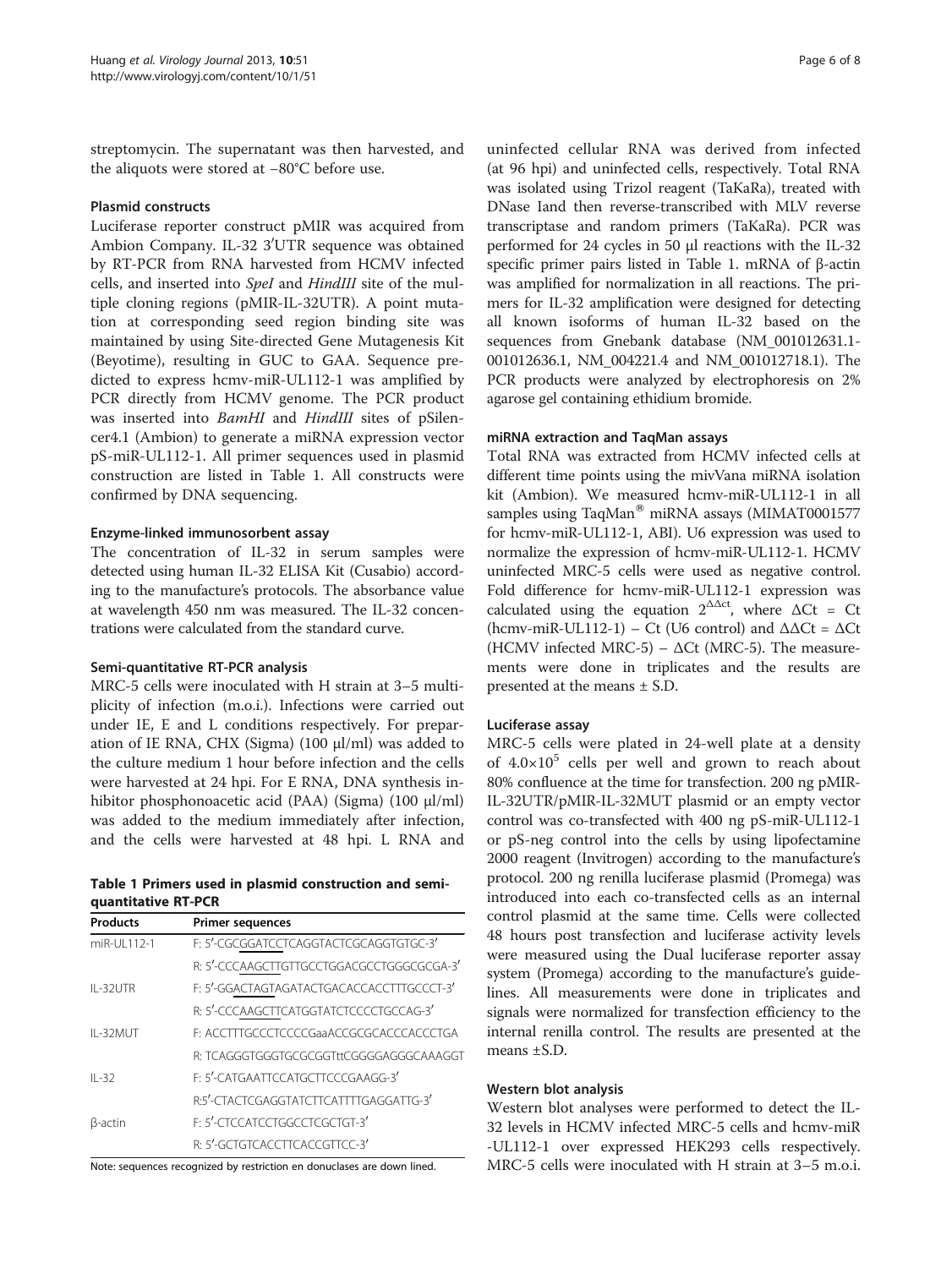<span id="page-6-0"></span>Cells were harvested at different time points post infection (6 h, 24 h, 48 h, 72 h and 96 h). HEK293 cells were transfected with 8 μg pS-miR-UL112-1 or pS-neg control using lipofectamine 2000 (Invitrogen) and were incubated at 37°C for 48 hours.

Proteins of the cells described above were prepared by suspending cells in lysis buffer, followed by centrifugation. Concentrations of proteins in supernatant were quantified using protein assay kit (Beyotime). Protein was separated by 10% acrylamide gel electrophoresis and transferred onto a nitrocellulose membrane. Western blot analysis was performed using IL-32 antibody (abcam). Immunoblots were visualized with ECL detection system. Sample loading was normalized by quantities of β-actin detected parallel.

#### Statistical analysis

All experiments were reproducible. The results are presented at the means  $\pm$  S.D. Student's t test and F test was used to determine statistical significance. Differences were considered statistically significant at value of  $P \leq 0.05$ .

#### Competing interests

The authors declare that they have no competing interests.

#### Authors' contributions

YJH carried out the semi-quantitative RT-PCR analysis, western blot analysis and Statistical analysis. YQ and RH carried out the plasmids construction and luciferase assay. QR as the corresponding author designed the study and corrected the manuscript. YPM and YHJ carried out the preparation of virus and cell lines. ZRS carried out the serum samples collection and ELISA detection. All authors have read and approved the final manuscript.

#### Acknowledgments

This work was supported by the National Natural Science Foundation of China (81171580 and 81201274).

#### Received: 13 June 2012 Accepted: 28 January 2013 Published: 12 February 2013

#### References

- 1. Dinarello CA, Kim SH: IL-32, a novel cytokine with a possible role in disease. Ann Rheum Dis 2006, 65:iii61-iii64.
- 2. Kim SH, Han SY, Azam T, Yoon DY, Dinarello CA: Interleukin-32: a cytokine and inducer of TNFalpha. Immunity 2005, 22:131–142.
- 3. Bai X, Kim SH, Azam T, McGibney MT, Huang H, Dinarello CA, Chan ED: IL-32 is a host protective cytokine against Mycobacterium tuberculosis in differentiated THP-1 human macrophages. J Immunol 2010, 184(7):3830–3840.
- 4. Heinhuis B, Koenders MI, van de Loo FA, Netea MG, van den Berg WB, Joosten LA: Inflammation-dependent secretion and splicing of IL-32 gamma in rheumatoid arthritis. Proc Natl Acad Sci USA 2011, 108(12):4962–4967.
- 5. Joosten LA, Netea MG, Kim SH, Yoon DY, Oppers-Walgreen B, Radstake TR, Barrera P, van de Loo FA, Dinarello CA, van den Berg WB: IL-32, a proinflammatory cytokine in rheumatoid arthritis. Proc Natl Acad Sci USA 2006, 103(9):3298–3303.
- 6. Kobayashi H, Yazlovitskaya EM, Lin PC: Interleukin-32 positively regulates radiation-induced vascular inflammation. Int J Radiat Oncol Biol Phys 2009, 74(5):1573–1579.
- Kundu M, Basu J: IL-32: an emerging player in the immune response network against tuberculosis? PLoS Med 2006, 3(8):e274.
- Netea M, Azam GT, Lewis EC, Joosten LA, Wang M, Langenberg D, Meng X, Chan ED, Yoon DY, Ottenhoff T, Kim SH, Dinarello CA: Mycobacterium tuberculosis induces interleukin-32 production through a caspase- 1/IL-18/interferon-gamma-dependent mechanism. PLoS Med 2006, 3(8):e277.
- 9. Shioya M, Nishida A, Yagi Y, Ogawa A, Tsujikawa T, Kim-Mitsuyama S, Takayanagi A, Shimizu N, Fujiyama Y, Andoh A: Epithelial overexpression of interleukin-32alpha in inflammatory bowel disease. Clin Exp Immunol 2007, 149(3):480-486.
- 10. Yagi Y, Andoh A, Imaeda H, Aomatsu T, Ohsaki R, Inatomi O, Bamba S, Tsujikawa T, Shimizu T, Fujiyama Y: Interleukin-32α expression in human colonic subepithelial myofibroblasts. Int J Mol Med 2011, 27(2):263–268.
- 11. Kim YG, Lee CK, Oh JS, Kim SH, Kim KA, Yoo B: Effect of interleukin-32gamma on differentiation of osteoclasts from CD14+ monocytes. Arthritis Rheum 2010, 62(2):515–523.
- 12. Mabilleau G, Sabokbar A: Interleukin-32 promotes osteoclast differentiation but not osteoclast activation. PLoS One 2009, 4(1):e4173.
- 13. Li W, Liu Y, Mukhtar MM, Gong R, Pan Y, Rasool ST, Gao Y, Kang L, Hao Q, Peng G, Chen Y, Chen X, Wu J, Zhu Y: Activation of interleukin-32 pro-inflammatory pathway in response to influenza A virus infection. PLoS One 2008, 3(4):e1985.
- 14. Li W, Yang F, Liu Y, Gong R, Liu L, Feng Y, Hu P, Sun W, Hao Q, Kang L, Wu J, Zhu Y: Negative feedback regulation of IL-32 production by iNOS activation in response to dsRNA or influenza virus infection. Eur J Immunol 2009, 39(4):1019–1024.
- 15. Li W, Sun W, Liu L, Yang F, Li Y, Chen Y, Fang J, Zhang W, Wu J, Zhu Y: IL-32: a host proinflammatory factor against influenza viral replication is upregulated by aberrant epigenetic modifications during influenza A virus infection. J Immunol 2010, 185(9):5056–5065.
- 16. Pan X, Cao H, Lu J, Shu X, Xiong X, Hong X, Xu Q, Zhu H, Li G, Shen G: Interleukin-32 expression induced by hepatitis B virus protein X is mediated through activation of NF-κB. Mol Immunol 2011, 48(12–13):1573–1577.
- 17. Moschen AR, Fritz T, Clouston AD, Rebhan I, Bauhofer O, Barrie HD, Powell EE, Kim SH, Dinarello CA, Bartenschlager R, Jonsson JR, Tilg H: Interleukin-32: a new proinflammatory cytokine involved in hepatitis C virus-related liver inflammation and fibrosis. Hepatology 2011, 53(6):1819–1829.
- 18. Lee S, Kim JH, Kim H, Kang JW, Kim SH, Yang Y, Kim J, Park J, Park S, Hong J, Yoon DY: Activation of the interleukin-32 pro-inflammatory pathway in response to human papillomavirus infection and over-expression of interleukin-32 controls the expression of the human papillomavirus oncogene. Immunology 2011, 132(3):410–420.
- 19. Nold MF, Nold-Petry CA, Pott GB, Zepp JA, Saavedra MT, Kim SH, Dinarello CA: Endogenous IL-32 controls cytokine and HIV-1 production. J Immunol 2008, 181(1):557–565.
- 20. Rasool ST, Tang H, Wu J, Li W, Mukhtar MM, Zhang J, Mu Y, Xing HX, Wu J, Zhu Y: Increased level of IL-32 during human immunodeficiency virus infection suppresses HIV replication. Immunol Lett 2008, 117(2):161–167.
- 21. Smith AJ, Toledo CM, Wietgrefe SW, Duan L, Schacker TW, Reilly CS, Haase AT: The immunosuppressive role of IL-32 in lymphatic tissue during HIV-1 infection. J Immunol 2011, 186(11):6576–6584.
- 22. Mocarski ES, Shenk T, Pass RF: Cytomegaloviruses. In Fields Virology. 5th edition. Edited by Knipe DM, Howley PM. Philadelphia, PA: Lippincott, Williams & Wilkins; 2007:2701–2773.
- 23. Boeckh M, Zaia J: Cytomegalovirus in hematopoietic stem cell transplant ecipients: current status, known challenges, and future strategies. Biol Blood Marrow Transplant 2003, 9:543–558.
- 24. Einsele H, Hebart H: Cytomegalovirus infection following stem cell transplantation. Haematologica 1999, 84(Suppl. EHA-4):46–49.
- 25. Ambros V: The functions of animal microRNAs. Nature 2003, 431:50–355.
- 26. Filipowicz W: RNAi: the nuts and bolts of the RISC machine. Cell 2005, 122:17–20.
- 27. Pfeffer S, Sewer A, Lagos-Quintana M, Sheridan R, Sander C, Grässer FA, van Dyk LF, Ho CK, Shuman S, Chien M, Russo JJ, Ju J, Randall G, Lindenbach BD, Rice CM, Simon V, Ho DD, Zavolan M, Tuschl T: Identification of microRNAs of the herpesvirus family. Nat Methods 2005, 2(4):269–276.
- 28. Dunn W, Trang P, Zhong Q, Yang E, van Belle C, Liu F: Human cytomegalovirus expresses novel microRNAs during productive viral infection. Cell Microbiol 2005, 7(11):1684–1695.
- 29. Grey F, Meyers H, White EA, Spector DH, Nelson J: A human cytomegalovirus-encoded microRNA regulates expression of multiple viral genes involved in replication. PLoS Pathog 2007, 3(11):e163.
- 30. Stern-Ginossar N, Elefant N, Zimmermann A, Wolf DG, Saleh N, Biton M, Horwitz E, Prokocimer Z, Prichard M, Hahn G, Goldman-Wohl D, Greenfield C, Yagel S, Hengel H, Altuvia Y, Margalit H, Mandelboim O: Host immune system gene targeting by a viral miRNA. Science 2007, 317(5836):376-381.
- 31. Murphy E, Jiří V, Thomas S, Arnold JL: Suppression of immediate-early viral gene expression by herpesvirus-coded microRNAs: Implications for latency. Proc Natl Acad Sci USA 2008, 105(14):5453–5458.